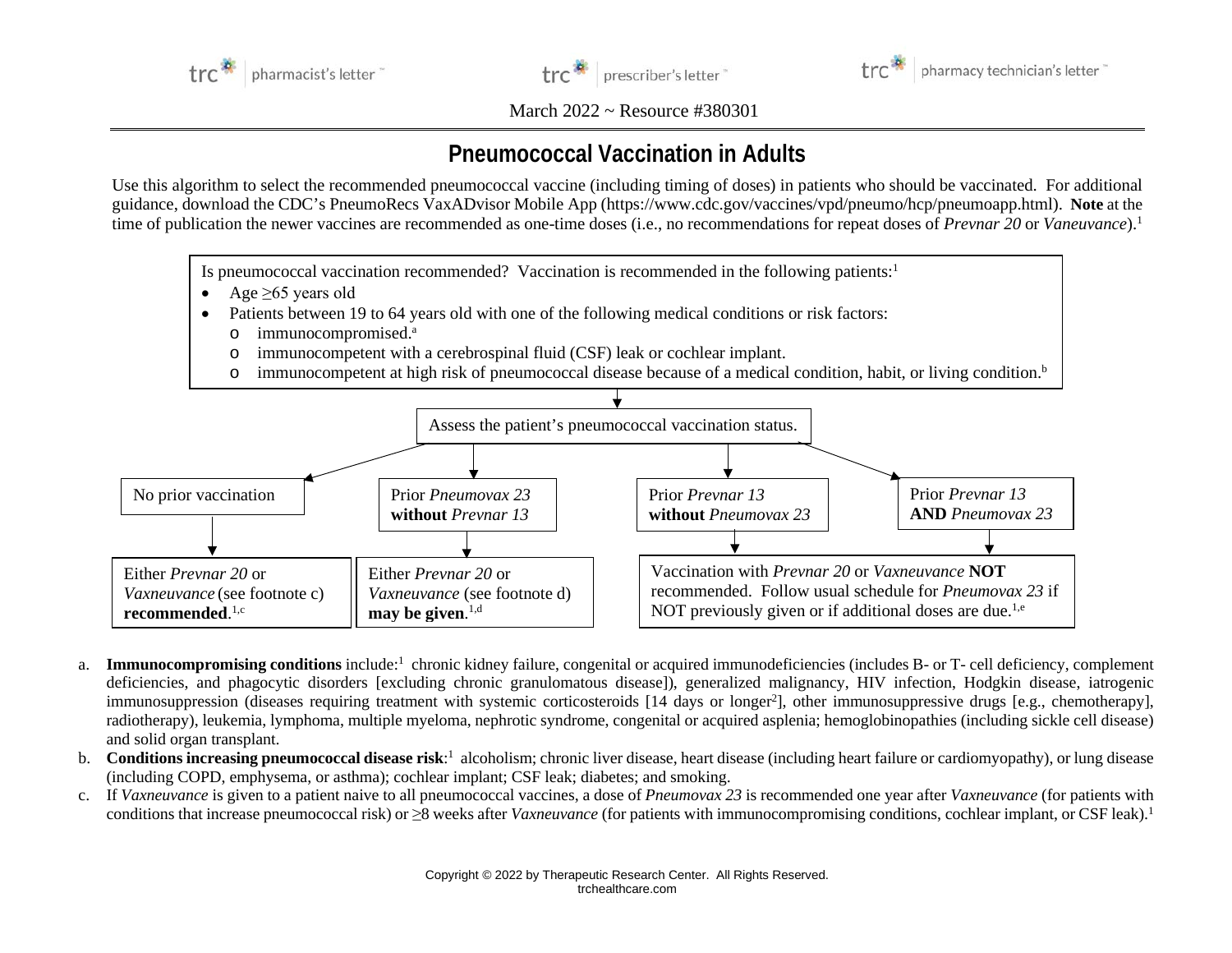- d. *Prevnar 20* or *Vaxneuvance* should be given ≥1 year after the last *Pneumovax 23* dose. Patients given *Vaxneuvance* do NOT need a follow-up *Pneumovax 23*  $dose.<sup>1</sup>$
- e. AFTER a dose of *Prevnar 13*, give *Pneumovax 23* ≥8 weeks later (≥1 year later for immunocompetent adults ≥65 years old who chose to receive *Prevnar 13* based on shared decision making).<sup>3</sup> Patients between 19 and 64 years old who are eligible for pneumococcal vaccine due to being immunocompromised should receive a second *Pneumovax 23* dose ≥5 years after their first dose and ≥8 weeks after *Prevnar 13*. Patients who received ≥1 dose of *Pneumovax 23* before age 65 should receive another *Pneumovax 23* dose at age 65 or older ≥5 years after their previous *Pneumovax 23* dose. Can substitute *Prevnar 20* if *Pneumovax 23* is NOT available. $<sup>1</sup>$ </sup>

*Users of this resource are cautioned to use their own professional judgment and consult any other necessary or appropriate sources prior to making clinical judgments based on the content of this document. Our editors have researched the information with input from experts, government agencies, and national organizations. Information and internet links in this article were current as of the date of publication.*